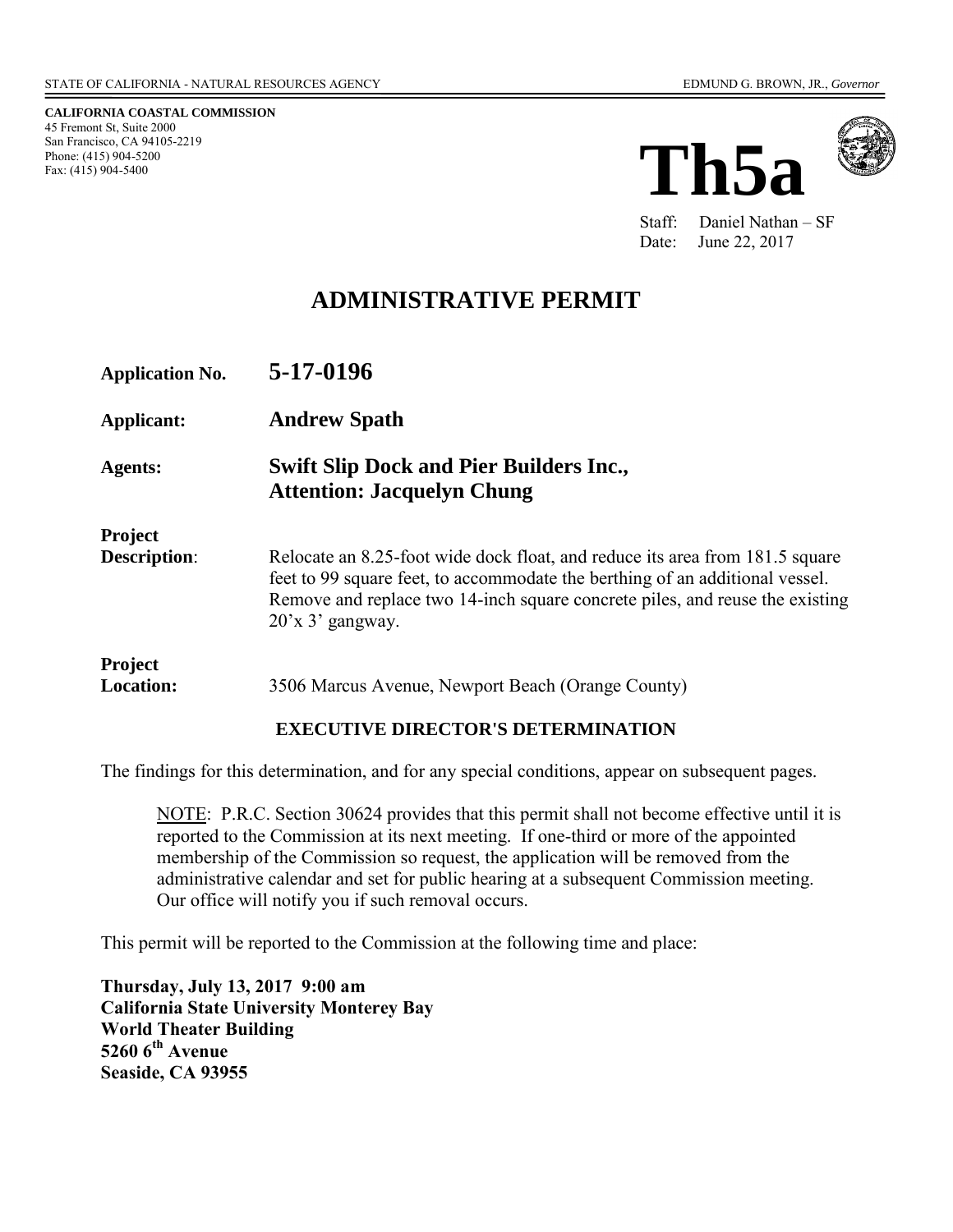### IMPORTANT - Before you may proceed with development, the following must occur:

Pursuant to 14 Cal. Admin. Code Sections 13150(b) and 13158, you must sign the enclosed duplicate copy acknowledging the permit's receipt and accepting its contents, including all conditions, and return it to our office. Following the Commission's meeting, and once we have received the signed acknowledgement and evidence of compliance with all special conditions, we will send you a Notice of Administrative Permit Effectiveness.

#### **BEFORE YOU CAN OBTAIN ANY LOCAL PERMITS AND PROCEED WITH DEVELOPMENT, YOU MUST HAVE RECEIVED BOTH YOUR ADMINISTRATIVE PERMIT AND THE NOTICE OF PERMIT EFFECTIVENESS FROM THIS OFFICE.**

 JOHN AINSWORTH Executive Director

 By: Daniel Nathan Title: Coastal Program Analyst

## **STANDARD CONDITIONS**

This permit is granted subject to the following standard conditions:

- 1. **Notice of Receipt and Acknowledgment.** The permit is not valid and development shall not commence until a copy of the permit, signed by the permittee or authorized agent, acknowledging receipt of the permit and acceptance of the terms and conditions, is returned to the Commission office.
- 2. **Expiration.** If development has not commenced, the permit will expire two years from the date the Commission voted on the application. Development shall be pursued in a diligent manner and completed in a reasonable period of time. Application for extension of the permit must be made prior to the expiration date.
- 3. **Interpretation.** Any questions of intent or interpretation of any term or condition will be resolved by the Executive Director or the Commission.
- 4. **Assignment.** The permit may be assigned to any qualified person, provided assignee files with the Commission an affidavit accepting all terms and conditions of the permit.
- 5. **Terms and Conditions Run with the Land.** These terms and conditions shall be perpetual, and it is the intention of the Commission and the permittee to bind all future owners and possessors of the subject property to the terms and conditions.

### **SPECIAL CONDITIONS: SEE PAGES FIVE THROUGH EIGHT.**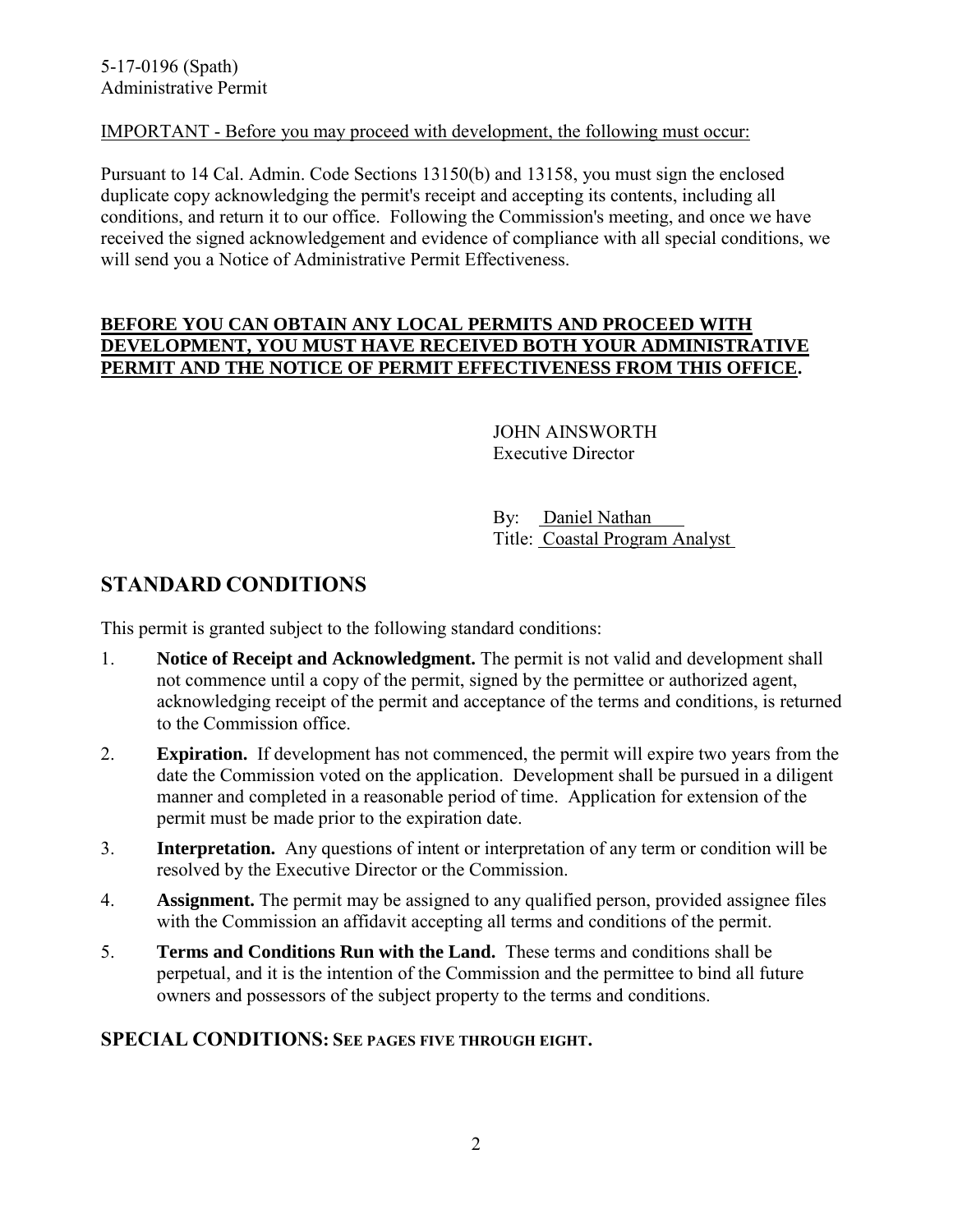# **EXECUTIVE DIRECTOR'S DETERMINATION (continued):**

The Executive Director hereby determines that the proposed development is a category of development, which, pursuant to PRC Section 30624, qualifies for approval by the Executive Director through the issuance of an Administrative Permit. Subject to Standard and Special Conditions as attached, said development is in conformity with the provisions of Chapter 3 of the Coastal Act of 1976 and will not have any significant impacts on the environment within the meaning of the California Environmental Quality Act. If located between the nearest public road and the sea, this development is in conformity with the public access and public recreation policies of Chapter 3.

## **FINDINGS FOR EXECUTIVE DIRECTOR'S DETERMINATION**

## **A. PROJECT DESCRIPTION**

The proposed project involves the modification and relocation of an existing dock to enable the homeowner to berth two vessels. The existing 181.50 square foot dock float would be shortened to 99 square feet and relocated, with two existing 14-in. square concrete marina guide piles removed and replaced with two new 14-in. square concrete marina guide piles that would be relocated to support the new dock layout (**[Exhibit No. 1](https://documents.coastal.ca.gov/reports/2017/7/th5a/th5a-7-2017-exhibits.pdf)**). The existing 20-ft. x 3-ft. gangway will be reused. The modification of the existing dock float to a smaller dock float will result in a decrease of approximately 88.5 square feet of water coverage.

The subject site is a developed residential property with a private dock located at 3506 Marcus Avenue in the City of Newport Beach, Orange County (**[Exhibit No. 2](https://documents.coastal.ca.gov/reports/2017/7/th5a/th5a-7-2017-exhibits.pdf)**). Under the City's Land Use Plan, the site is designated as Two Unit Residential (RT-E), which allows for a range of two family residential dwelling units such as duplexes and townhomes. The proposed dock system will extend 30 feet from the bulkhead line into Rivo Alto Channel of Newport Bay, but will remain within the U.S. pierhead line. The dock is also located entirely on public tidelands that are under the jurisdiction of the City of Newport Beach and not the County of Orange. Thus a "Newport Tidelands Encroachment Permit" from the County of Orange is not required. Since the City does not issue encroachment permits for private residential docks, an encroachment permit from the City is not required either, although the applicant has received its Harbor Permit/Approval in Concept from the City's Harbor Resources Division. This situation is similar to the docks in the adjacent area and is consistent with past Commission issued permits.

The project is being constructed on public tidelands and/or within an area subject to public trust doctrine. There is no direct public pedestrian access to public tidelands through the subject site as it is a private residential property with a private dock. However, public access to public tidelands is available approximately 90 ft. to the northwest of the subject site at  $35<sup>th</sup>$  Street and approximately 90 ft. to the southeast of the subject site at  $36<sup>th</sup>$  Street, as well as the end of Marcus Avenue. Therefore, the proposed project does not result in adverse impacts to public access. In order to preserve and maintain access to the public tidelands, **[Special Condition No. 4](#page-7-0)** is imposed stating that the approval of a coastal development permit for the project does not waive any public rights or interest that exist or may exist on the property.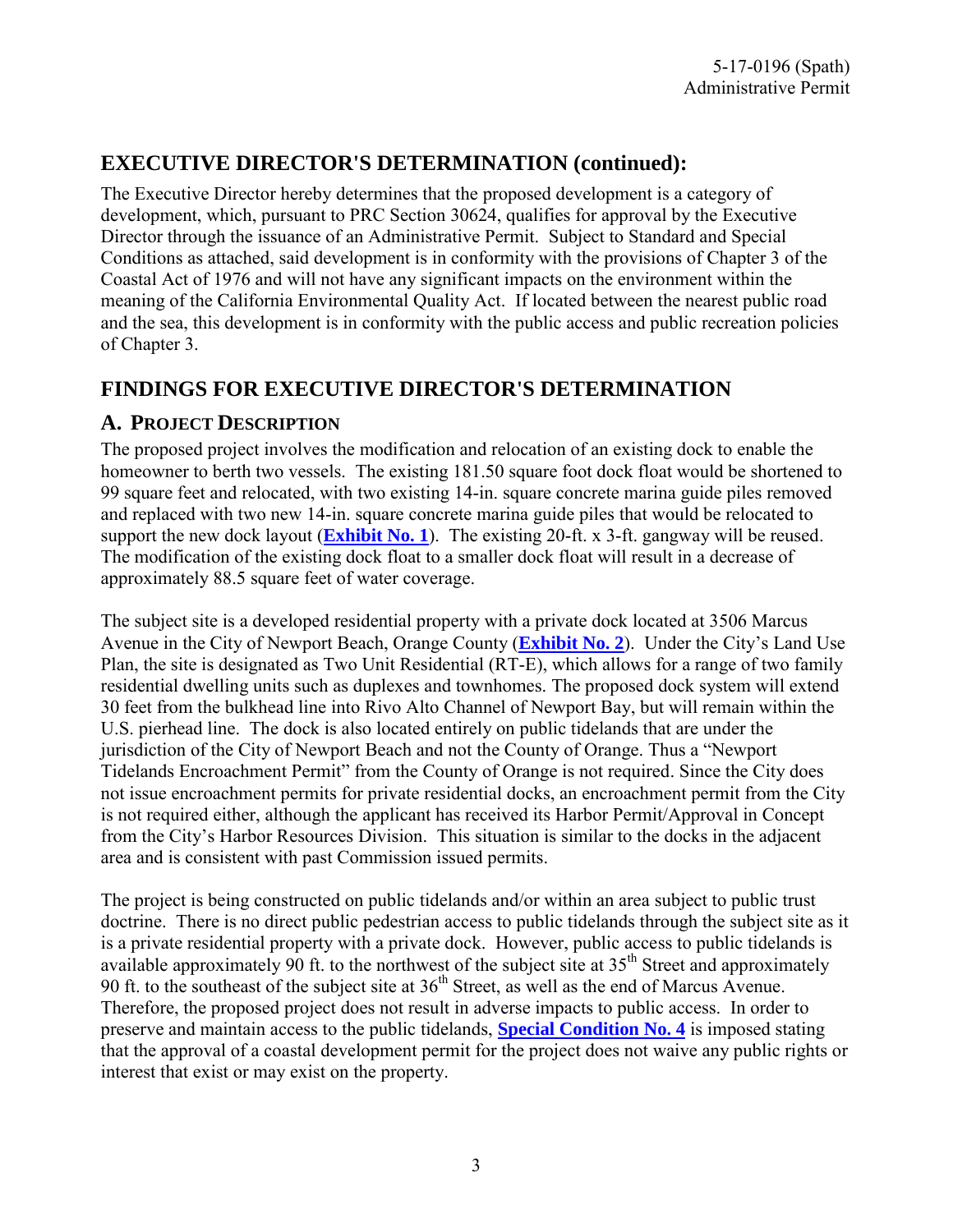### 5-17-0196 (Spath) Administrative Permit

The site has been surveyed by Ecomarine Consulting LLC for eelgrass and no eelgrass was discovered in the project area. The eelgrass survey took place on October 27, 2016, within the requisite active growth phase surveying period (typically March through October) required by the City of Newport Beach Harbor Resources Division. Eelgrass surveys completed during the active growth phase of eelgrass are valid for 60-days with the exception of surveys completed in August-October, which shall be valid until the resumption of the next active growth phase (i.e., the following March). Since the next active growth phase for Eelgrass has resumed, and because the project is agendized for the July 2017 Coastal Commission Hearing, the existing eelgrass survey is no longer valid. Therefore, a subsequent eelgrass survey will be required prior to beginning any construction. A pre-construction *Caulerpa taxifolia* survey was also completed by Ecomarine Consulting LLC on October 27, 2016, as required by the City of Newport Beach Harbor Resources Division. No *Caulerpa taxifolia* was discovered in the project area. *Caulerpa taxifolia* surveys are valid for 90 days. However, since the project is agendized for the July 2017 Coastal Commission Hearing, the *Caulerpa taxifolia* survey would not continue to be valid since 90-days have passed since the survey was completed. Thus, an up-to-date *Caulerpa taxifolia* survey must be conducted prior to commencement of the project. Therefore, the Commission imposes **[Special Conditions](#page-6-0)  [No. 2](#page-6-0)** and **[No. 3](#page-7-1)**, which identifies the procedures necessary to be completed prior to beginning any construction. Also, if any *Caulerpa taxifolia* is found on the project site, **[Special Conditions No. 3](#page-7-1)** also identifies the procedures necessary to be completed prior to beginning any construction.

The storage or placement of construction material, debris, or waste in a location where it could be discharged into coastal waters would result in an adverse effect on the marine environment. The applicant has applied for a permit from the Regional Water Quality Control Board (RWQCB) and the U.S. Army Corps of Engineers (USACE) and the USACE permit is pending coastal development permit approval. To ensure that all impacts (pre- and post- construction) to water quality are minimized, however, and to reduce the potential for construction related impacts on water quality, the Commission imposes **[Special Condition No. 1](#page-4-0)**, which requires, but is not limited to, appropriate storage and handling of construction equipment and materials to minimize the potential of pollutants to enter coastal waters; and the continued use and maintenance of post construction BMPs.

### **Local Government Approvals**

The proposed development is located seaward of the mean high tide and is within the Commission's original permit jurisdiction. The standard of review for development within the Commission's original permit jurisdiction is Chapter 3 of the Coastal Act. The City's certified LCP is advisory in nature and may provide guidance for development.

### **B. MARINE RESOURCES**

The proposed project and its associated structures are an allowable and encouraged marine related use. The project design includes the minimum sized pilings and the minimum number of pilings necessary for structural stability. There are no feasible less environmentally damaging alternatives available. As conditioned, the project will not significantly adversely impact eelgrass beds and will not contribute to the dispersal of the invasive aquatic algae, *Caulerpa taxifolia*. Further, as proposed and conditioned, the project, which is to be used for recreational boating purposes, conforms to Sections 30224 and 30233 of the Coastal Act.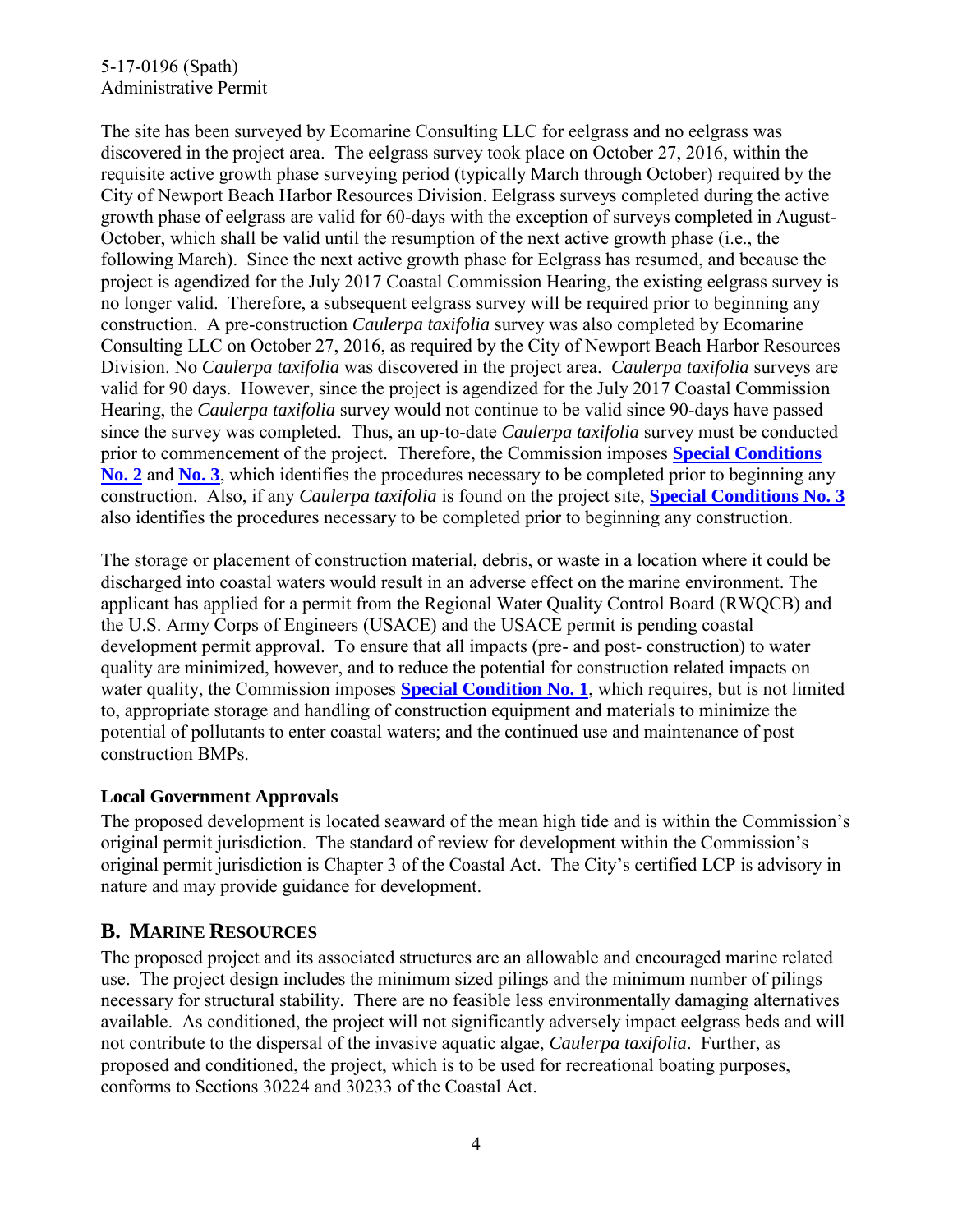# **C. WATER QUALITY**

The proposed work will be occurring on, within, or adjacent to coastal waters. The storage or placement of construction material, debris, or waste in a location where it could be discharged into coastal waters would result in an adverse effect on the marine environment. To reduce the potential for construction related impacts on water quality, the Commission imposes special conditions requiring, but not limited to, the appropriate storage and handling of construction equipment and materials to minimize the potential of pollutants to enter coastal waters. To reduce the potential for post-construction impacts to water quality the Commission requires the continued use and maintenance of post construction BMPs. As conditioned, the Commission finds that the development conforms to Sections 30230 and 30231 of the Coastal Act.

# **D. LOCAL COASTAL PROGRAM (LCP)**

The City of Newport Beach LCP was effectively certified on January 13, 2017. The proposed development is located seaward of the mean high tide and is within the Commission's original permit jurisdiction. The standard of review for development within the Commission's original permit jurisdiction is Chapter 3 of the Coastal Act. The City's certified LCP is advisory in nature and may provide guidance for development. As conditioned, the proposed development is consistent with the Chapter 3 policies of the Coastal Act.

## **E. CALIFORNIA ENVIRONMENTAL QUALITY ACT (CEQA)**

As conditioned, there are no feasible alternatives or additional feasible mitigation measures available that would substantially lessen any significant adverse effect that the activity may have on the environment. Therefore, the Commission finds that the proposed project, as conditioned to mitigate the identified impacts, is the least environmentally damaging feasible alternative and can be found consistent with the requirements of the Coastal Act to conform to CEQA.

# **SPECIAL CONDITIONS**

This permit is granted subject to the following special conditions:

### <span id="page-4-0"></span>**1. Water Quality**

- A. Construction Responsibilities and Debris Removal
	- (1) No demolition or construction materials, equipment, debris, or waste shall be placed or stored where it may enter sensitive habitat, receiving waters or a storm drain, or be subject to wave, wind, rain or tidal erosion and dispersion;
	- (2) Any and all debris resulting from demolition or construction activities, and any remaining construction material, shall be removed from the project site within 24 hours of completion of the project;
	- (3) Demolition or construction debris and sediment shall be removed from work areas each day that demolition or construction occurs to prevent the accumulation of sediment and other debris that may be discharged into coastal waters;
	- (4) Machinery or construction materials not essential for project improvements will not be allowed at any time in the intertidal zone;
	- (5) If turbid conditions are generated during construction a silt curtain will be utilized to control turbidity;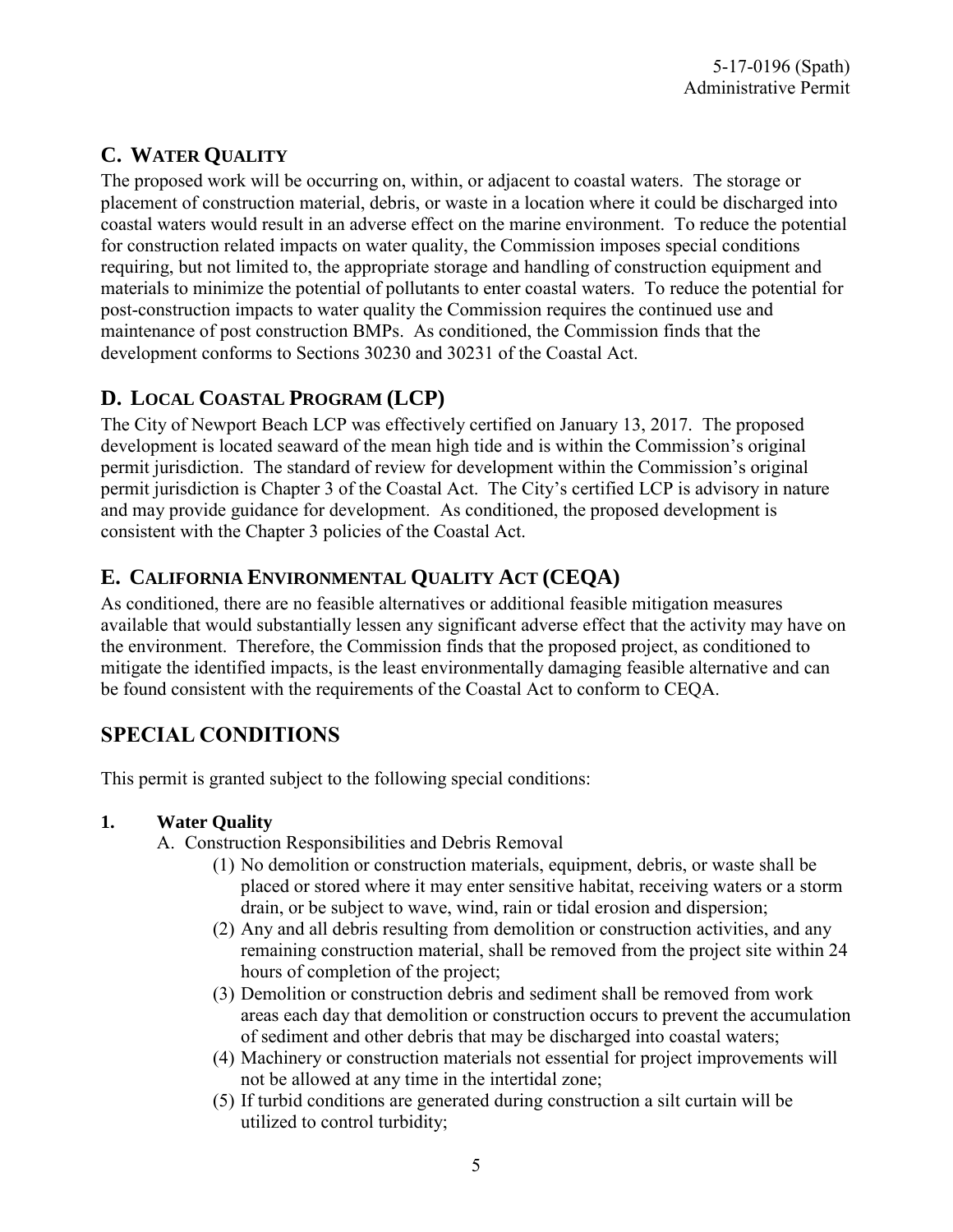- (6) Floating booms will be used to contain debris discharged into coastal waters and any debris discharged will be removed as soon as possible but no later than the end of each day;
- (7) Non buoyant debris discharged into coastal waters will be recovered by divers as soon as possible after loss;
- (8) All trash and debris shall be disposed in the proper trash and recycling receptacles at the end of every construction day;
- (9) The applicant shall provide adequate disposal facilities for solid waste, including excess concrete, produced during demolition or construction;
- (10) Debris shall be disposed of at a legal disposal site or recycled at a recycling facility. If the disposal site is located in the coastal zone, a coastal development permit or an amendment to this permit shall be required before disposal can take place unless the Executive Director determines that no amendment or new permit is legally required;
- (11) All stock piles and construction materials shall be covered, enclosed on all sides, shall be located as far away as possible from drain inlets and any waterway, and shall not be stored in contact with the soil;
- (12) Machinery and equipment shall be maintained and washed in confined areas specifically designed to control runoff. Thinners or solvents shall not be discharged into sanitary or storm sewer systems;
- (13) The discharge of any hazardous materials into any receiving waters shall be prohibited;
- (14) Spill prevention and control measures shall be implemented to ensure the proper handling and storage of petroleum products and other construction materials. Measures shall include a designated fueling and vehicle maintenance area with appropriate berms and protection to prevent any spillage of gasoline or related petroleum products or contact with runoff. The area shall be located as far away from the receiving waters and storm drain inlets as possible;
- (15) Best Management Practices (BMPs) and Good Housekeeping Practices (GHPs) designed to prevent spillage and/or runoff of demolition or construction-related materials, and to contain sediment or contaminants associated with demolition or construction activity, shall be implemented prior to the on-set of such activity; and
- (16) All BMPs shall be maintained in a functional condition throughout the duration of construction activity.

B. Best Management Practices Program

By acceptance of this permit the applicant agrees that the long-term water-borne berthing of boat(s) in the approved dock and/or boat slip will be managed in a manner that protects water quality pursuant to the implementation of the following BMPs.

- (1) Boat Cleaning and Maintenance Measures:
	- a. In-water top-side and bottom-side boat cleaning shall minimize the discharge of soaps, paints, and debris;
	- b. In-the-water hull scraping or any process that occurs under water that results in the removal of paint from boat hulls shall be prohibited. Only detergents and cleaning components that are designated by the manufacturer as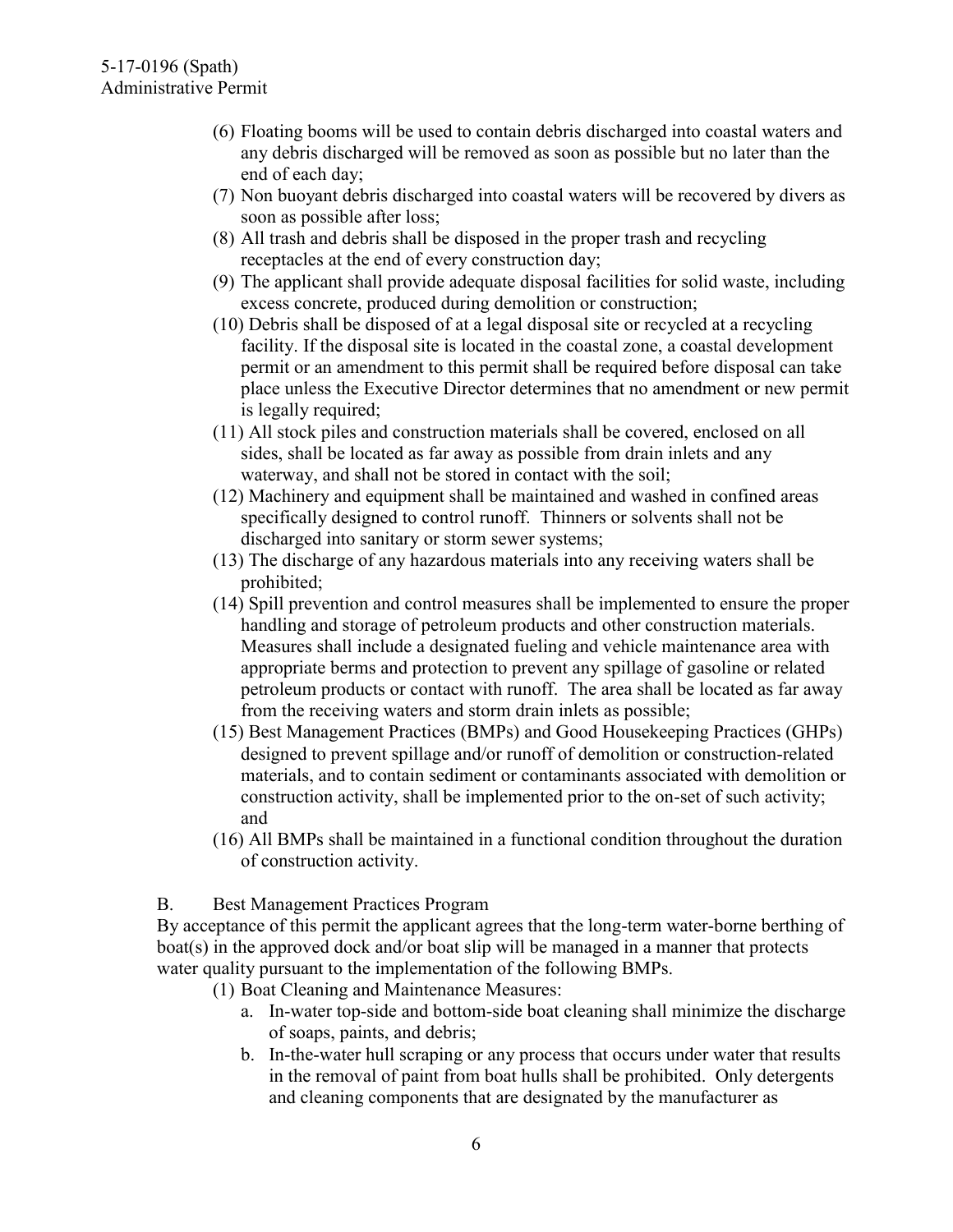phosphate-free and biodegradable shall be used, and the amounts used minimized; and

- c. The applicant shall minimize the use of detergents and boat cleaning and maintenance products containing ammonia, sodium hypochlorite, chlorinated solvents, petroleum distillates or lye.
- (2) Solid and Liquid Waste Management Measures:
	- a. All trash, recyclables, and hazardous wastes or potential water contaminants, including old gasoline or gasoline with water, absorbent materials, oily rags, lead acid batteries, anti-freeze, waste diesel, kerosene and mineral spirits will be disposed of in a proper manner and will not at any time be disposed of in the water or gutter.
- (3) Petroleum Control Management Measures:
	- a. Boaters will practice preventive engine maintenance and will use oil absorbents in the bilge and under the engine to prevent oil and fuel discharges. Oil absorbent materials shall be examined at least once a year and replaced as necessary. Used oil absorbents are hazardous waste in California. Used oil absorbents must therefore be disposed in accordance with hazardous waste disposal regulations. The boaters will regularly inspect and maintain engines, seals, gaskets, lines and hoses in order to prevent oil and fuel spills. The use of soaps that can be discharged by bilge pumps is prohibited;
	- b. If the bilge needs more extensive cleaning (e.g., due to spills of engine fuels, lubricants or other liquid materials), the boaters will use a bilge pump-out facility or steam cleaning services that recover and properly dispose or recycle all contaminated liquids; and
	- c. Bilge cleaners which contain detergents or emulsifiers will not be used for bilge cleaning since they may be discharged to surface waters by the bilge pumps.

### <span id="page-6-0"></span>**2. Eelgrass Survey(s)**

- A. Pre-Construction Eelgrass Survey. Pre-Construction Eelgrass Survey. A valid preconstruction eelgrass (*Zostera marina*) survey shall be completed during the period of active growth of eelgrass (typically March through October). The pre- construction survey shall be completed within 60 days before the start of construction. The survey shall be prepared in full compliance with the "California Eelgrass Mitigation Policy" dated October 2014 (except as modified by this special condition) adopted by the National Marine Fisheries Service and shall be prepared in consultation with the California Department of Fish and Wildlife. The applicant shall submit the eelgrass survey for the review and approval of the Executive Director within five (5) business days of completion of each eelgrass survey and in any event no later than fifteen (15) business days prior to commencement of any development. If the eelgrass survey identifies any eelgrass within the project area which would be impacted by the proposed project, the development shall require an amendment to this permit from the Coastal Commission or a new coastal development permit.
- B. Post-Construction Eelgrass Survey. If any eelgrass is identified in the project area by the survey required in subsection A of this condition above, within 30 days of completion of construction if completion of construction occurs within the active growth period, or within the first 30 days of the next active growth period following completion of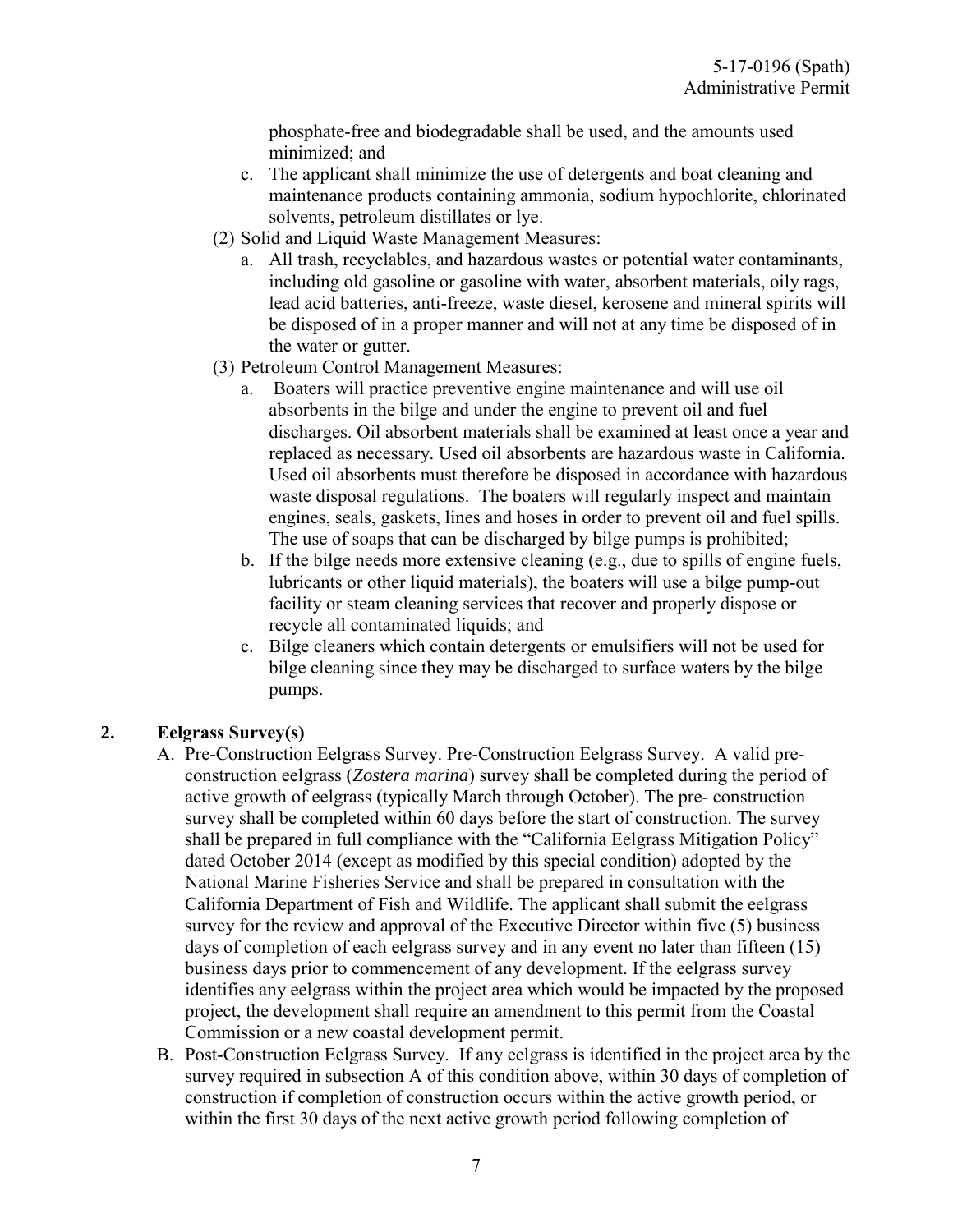construction that occurs outside of the active growth period, the applicant shall survey the project site to determine if any eelgrass was adversely impacted. The survey shall be prepared in full compliance with the "California Eelgrass Mitigation Policy" dated October 2014 (except as modified by this special condition) adopted by the National Marine Fisheries Service and shall be prepared in consultation with the California Department of Fish and Wildlife. The applicant shall submit the post-construction eelgrass survey for the review and approval of the Executive Director within thirty (30) days after completion of the survey. If any eelgrass has been impacted by project construction, the applicant shall replace the impacted eelgrass at a minimum 1.38:1 ratio on-site, or at another appropriate location subject to the approval of the Executive Director, in accordance with the California Eelgrass Mitigation Policy. Any exceptions to the required 1.38:1 mitigation ratio found within CEMP shall not apply. Implementation of mitigation shall require an amendment to this permit or a new coastal development permit unless the Executive Director determines that no amendment or new permit is legally required.

### <span id="page-7-1"></span>**3. Pre-construction** *Caulerpa Taxifolia* **Survey**

- A. Not earlier than 90 days nor later than 30 days prior to commencement or re-commencement of any development authorized under this coastal development permit (the "project"), the applicant shall undertake a survey of the project area and a buffer area at least 10 meters beyond the project area to determine the presence of the invasive alga *Caulerpa taxifolia*. The survey shall include a visual examination of the substrate.
- B. The survey protocol shall be prepared in consultation with the Regional Water Quality Control Board, the California Department of Fish and Wildlife, and the National Marine Fisheries Service.
- C. Within five (5) business days of completion of the survey, the applicant shall submit the survey:
	- (1) for the review and approval of the Executive Director; and
	- (2) to the Surveillance Subcommittee of the Southern California Caulerpa Action Team (SCCAT). The SCCAT Surveillance Subcommittee may be contacted through California Department of Fish & Wildlife (858/467-4218) National Marine Fisheries Service (562/980-4043).
- D. If *Caulerpa taxifolia* is found within the project or buffer areas, the applicant shall not proceed with the project until 1) the applicant provides evidence to the Executive Director, subject to concurrence by the Executive Director, that all *C. taxifolia* discovered within the project and buffer area has been eliminated in a manner that complies with all applicable governmental approval requirements, including but not limited to those of the California Coastal Act, or 2) the applicant has revised the project to avoid any contact with *C. taxifolia*. No revisions to the project shall occur without a Coastal Commission approved amendment to this coastal development permit unless the Executive Director determines that no amendment is legally required.

### <span id="page-7-0"></span>**4. Public Rights**

The approval of this permit shall not constitute a waiver of any public rights that exist or may exist on the property. The permittee shall not use this permit as evidence of a waiver of any public rights that may exist on the property.